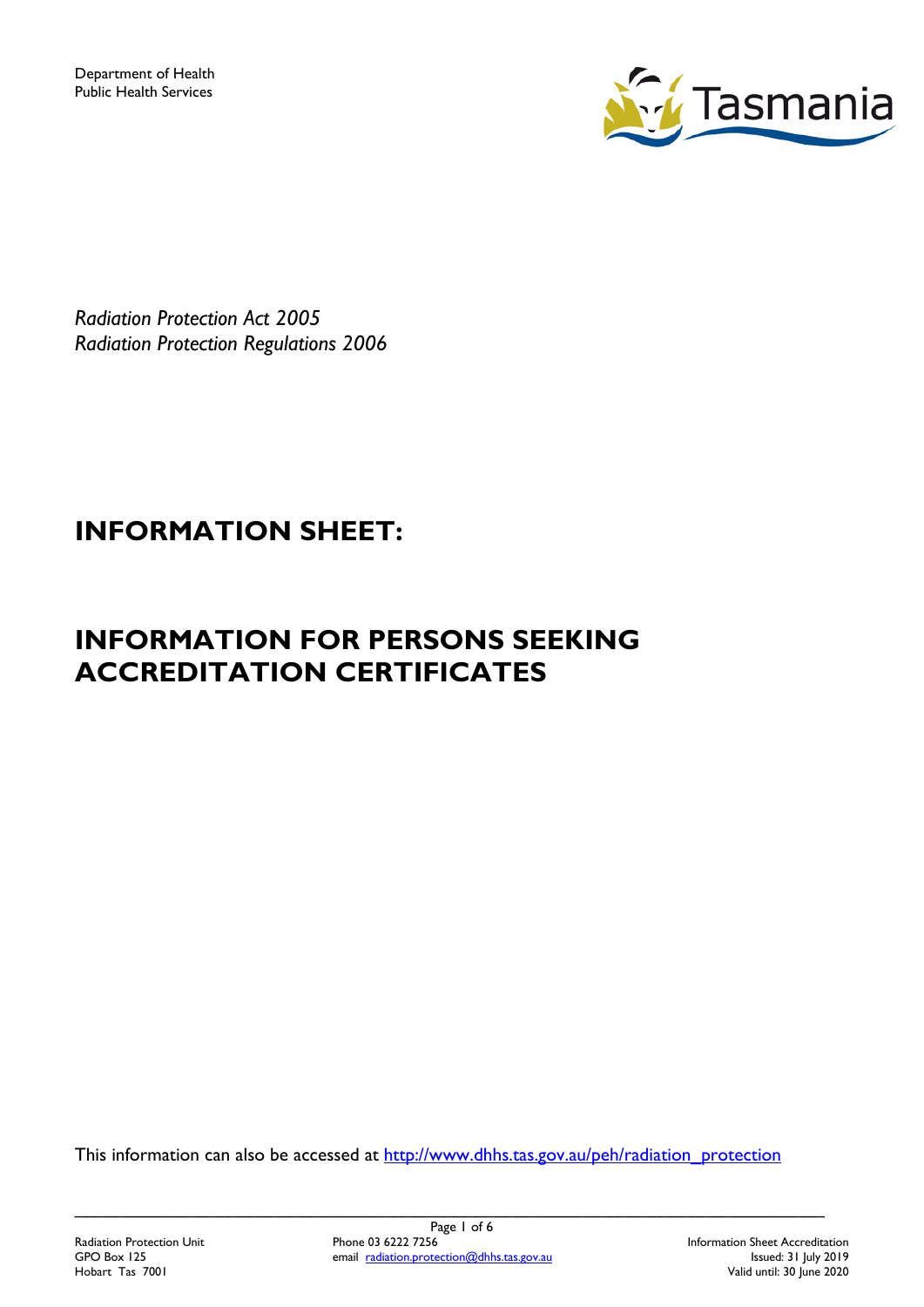## **Introduction**

The *Radiation Protection Act 2005* requires that each radiation source has a certificate of compliance before they may be used or continue to be used.

Places where radiation sources are used and/or stored also require a certificate of compliance.

An appropriately accredited person may issue a certificate of compliance for a radiation source or for a place in which a radiation source is used and/or stored. Additionally, a person authorised by a licence to manufacture or sell a (class of) radiation source(s) may issue a certificate of compliance for each new radiation source.

## **The need for certificates of compliance**

The *Radiation Protection Act 2005* requires that radiation sources comply with relevant radiation protection standards before they can be authorised to be used. Thus, a licence holder or an applicant for a licence to use a radiation apparatus or a sealed source must obtain a certificate of compliance for that radiation source, to demonstrate that the source complies or continues to comply with the relevant requirements. Once the certificate of compliance has been obtained, the radiation source may be authorised for (continued) use.

The *Radiation Protection Act 2005* further requires that places where radiation sources are used and/or stored must be shown to comply with relevant radiation protection standards. This ensures that members of the public are not exposed to harmful levels of radiation outside these places. Thus, the occupier of a place where radiation sources are to be used and/or stored requires a certificate of compliance to demonstrate that the place meets the relevant requirements. Once the place has a certificate of compliance, the place can be registered and the radiation source can then be used and/or stored in that place.

## **Who can issue certificates of compliance**

Persons who hold an appropriate accreditation certificate may issue a certificate of compliance for a radiation source or for a place in which a radiation source is used and/or stored. In addition to a person holding a certificate of accreditation, a person who is authorised by a licence to manufacture or sell a (class of) radiation source may issue a certificate of compliance for a NEW radiation source.

The *Radiation Protection Act 2005* also allows for authorised officers appointed under that Act to issue certificates of compliance under specified circumstances.

## **Who can test a radiation source**

Only a person who holds a certificate of accreditation authorising that person to test radiation sources of that particular class may test a source in order to determine whether a certificate of compliance can be issued.

## **Assessment of applicants**

In deciding whether an applicant is suitable to hold an accreditation certificate, the Director of Public Health must consider whether the applicant has adequate training in radiation protection measures; has experience and qualifications relevant to the dealings with the radiation source to be conducted by the person while carrying out the necessary tests; is licensed or registered with, or has an authority issued by, an appropriate board recognised in Tasmania that is relevant to the person's profession and role in the issue of certificates of compliance; has been convicted of an offence that the Director of Public Health considers relevant, whether in Tasmania or elsewhere; or has had any licence, registration, accreditation or other authorisation relating to any dealing with a radiation source revoked, whether in Tasmania or elsewhere.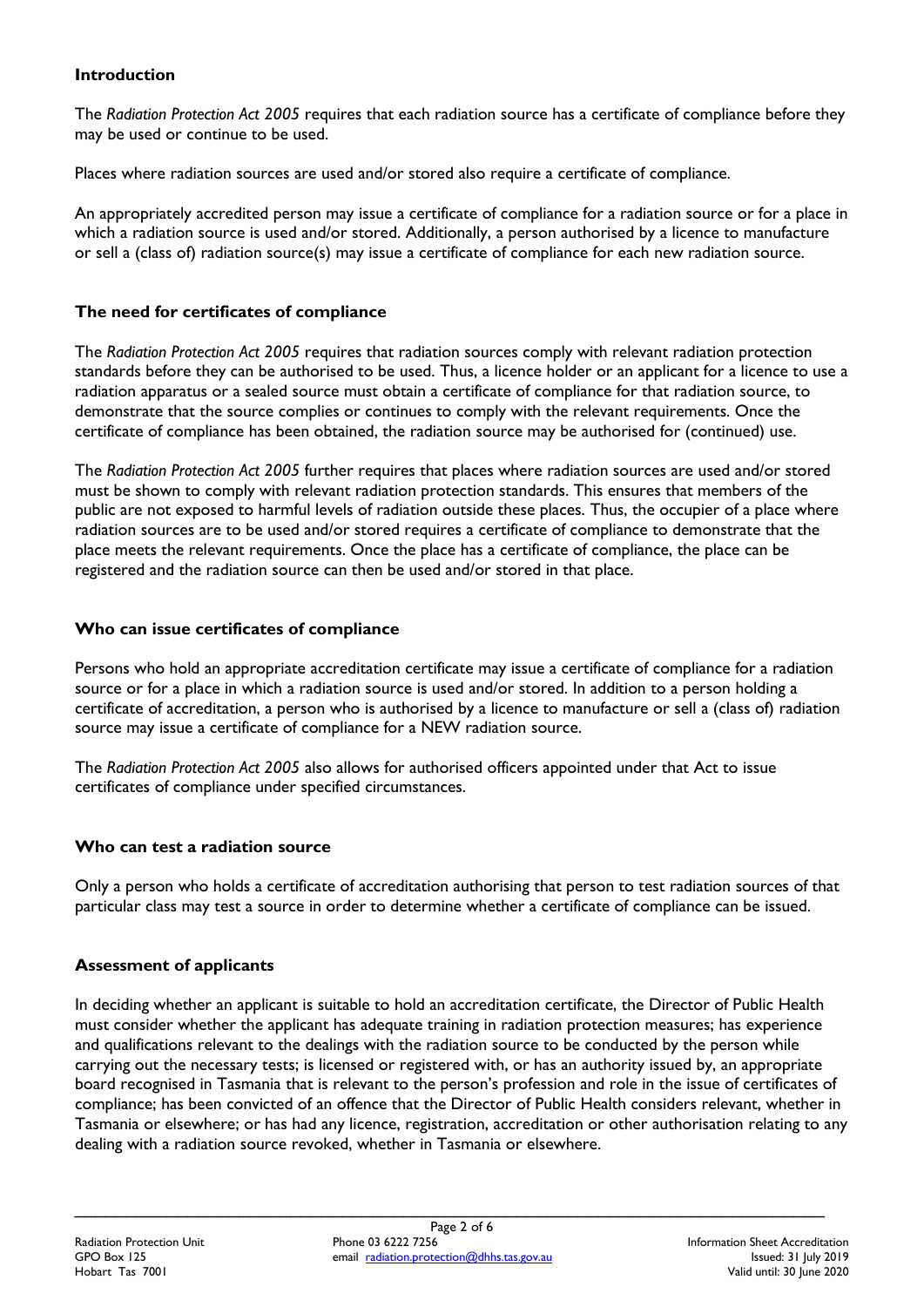In particular, the Director of Public Health will assess the applicant's knowledge and understanding of the following areas:

- Knowledge of the biological effects of ionising radiation, the principles of radiation protection and personal radiation monitoring.
- Knowledge of the properties of radiation sources, and the use and operation of radiation apparatus and apparatus utilising sealed sources.
- Understanding of how radiation is measured and monitored and how to interpret radiation measurements
- Understanding of how radiation monitoring equipment is calibrated and checked for consistency.
- Knowledge and understanding of the requirements under the *Radiation Protection Act 2005*, relevant radiation safety standards and relevant codes of practice made under that Act.
- Ability to interpret and apply applicable codes of practice and standards.

Applicants for certificates of accreditation will need to demonstrate that they are able to assess sources or places against the requirements specified in the relevant "Certificate of Compliance: Standard for ...". These standards are available from www.dhhs.tas.gov.au/peh/radiation\_protection.

The applicant must provide evidence (eg. provision of worksheets, reports) that he or she has assessed the radiation sources or places against the relevant radiation safety standard, or similar, within the twelve months prior to the application being submitted.

The applicant must also participate in an interview, in person or by phone, to satisfy the Director of Public Health of their knowledge and skills.

## **Radiation Safety Courses**

The Radiation Protection Unit may be able to provide advice on appropriate radiation safety courses for persons to undertake when seeking an accreditation certificate allowing them to certify certain radiation sources.

Persons who have already completed such a course should submit full details of the course for consideration by the Director of Public Health.

# **How to Apply**

A written application for an accreditation certificate must be made to the Director of Public Health, Department of Health and Human Services, Tasmania through the Radiation Protection Unit.

Application forms are available from the Radiation Protection Unit by phoning (03) 6222 7256 or may be downloaded from http://www.dhhs.tas.gov.au/peh/radiation\_protection.

Certificates of accreditation may be sought for a period of one, two or three years. Once granted, certificates remain current for the term specified on the certificate and are subject to all requirements of the legislation and any additional conditions attached to the certificate. Applications for renewal of certificates of accreditation must be made prior to the expiry of the current certificate.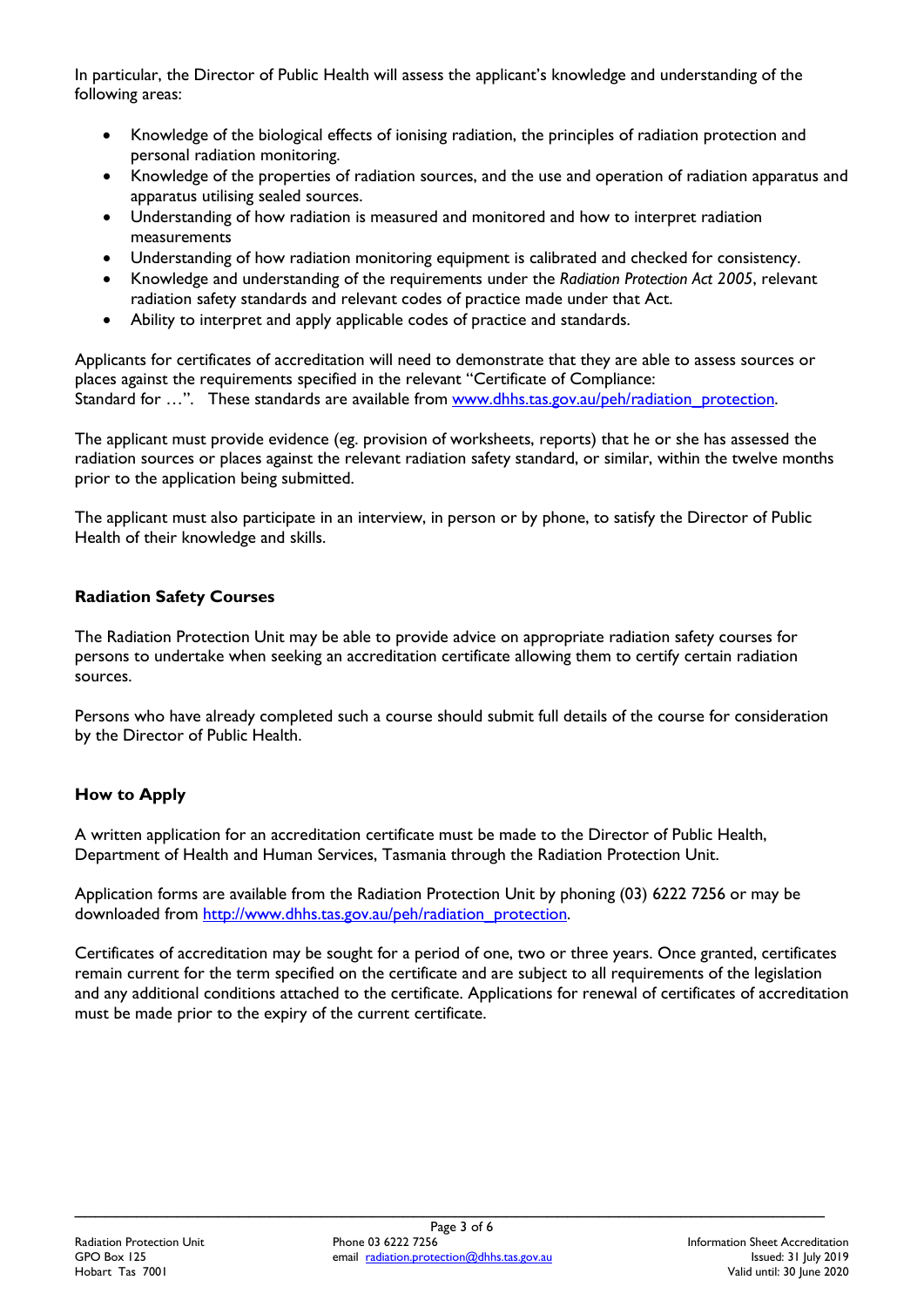## **Categories of radiation sources requiring certificates of compliance**

|                                  | Ionising radiation apparatus                                                     |                      |            |             |                                                                |                                                                                                      |  |
|----------------------------------|----------------------------------------------------------------------------------|----------------------|------------|-------------|----------------------------------------------------------------|------------------------------------------------------------------------------------------------------|--|
|                                  | $\Box$ Fixed Radiography                                                         |                      |            |             |                                                                | □ X-ray Veterinary                                                                                   |  |
| □                                | Mobile Radiography                                                               |                      |            |             |                                                                | □ X-ray Veterinary Dental                                                                            |  |
| □                                | <b>Fixed Radioscopy</b>                                                          |                      |            |             | $\Box$                                                         | Simulator                                                                                            |  |
| $\Box$                           | Mobile Radioscopy                                                                |                      |            |             | П.                                                             | Linear Accelerator                                                                                   |  |
| ⊔                                | Mobile Capacitor Discharge                                                       |                      |            |             | $\Box$                                                         | Superficial X-ray                                                                                    |  |
| ⊔                                | Mammography                                                                      |                      |            |             | $\Box$                                                         | X-ray Analysis                                                                                       |  |
| ⊔                                | Computed Tomography                                                              |                      |            |             | $\Box$                                                         | Industrial Radiography                                                                               |  |
| ⊔                                | Hybrid Computed Tomography                                                       |                      |            |             | □                                                              | Gauge                                                                                                |  |
| □                                | Cone Beam Volume Computed Tomography                                             |                      |            |             | $\Box$                                                         | <b>Enclosed Special</b>                                                                              |  |
|                                  | Intra Oral (includes portable apparatus)<br>⊔                                    |                      |            |             | □                                                              | On Stream Analysis                                                                                   |  |
| ⊔                                | Orthopantomograph (includes panoramic & cephalometric<br>radiography)            |                      |            |             | □                                                              | Mobile security i.e. portable, battery-powered<br>X-ray units for security purposes                  |  |
|                                  | □ Bone Mineral Densitometer                                                      |                      |            |             | $\Box$                                                         | Baggage i.e. cabinet X-ray equipment for the<br>purpose of examining letters, packages or<br>baggage |  |
| Non-ionising radiation apparatus |                                                                                  |                      |            |             |                                                                |                                                                                                      |  |
|                                  | $\Box$ Class 3B laser                                                            | $\Box$ Class 4 laser | $\Box$ IPL |             |                                                                | □ Magnetic Resonance Imaging/NMR                                                                     |  |
|                                  | <b>Radioactive Material</b>                                                      |                      |            |             |                                                                |                                                                                                      |  |
|                                  | $\Box$ Applicator                                                                |                      |            |             | Mobile Industrial Radiography<br>□                             |                                                                                                      |  |
|                                  | □ HDR Brachytherapy after loader                                                 |                      |            | П           | Mobile Moisture Profiler                                       |                                                                                                      |  |
|                                  | $\Box$ LDR Brachytherapy seeds applicator                                        |                      |            | ⊔           | Mobile Soil Density & Moisture Gauge                           |                                                                                                      |  |
|                                  | <b>Belt Mineral Analyser</b><br>ш<br>Bench Top Analyser<br>⊔<br>Gamma Irradiator |                      |            |             | On Stream Analysis Probe<br>□<br><b>Static Eliminator</b><br>□ |                                                                                                      |  |
|                                  |                                                                                  |                      |            |             |                                                                |                                                                                                      |  |
|                                  |                                                                                  |                      |            |             |                                                                | Static Radiation Gauge (Beta Gauge, Density Gauge or Level Gauge)                                    |  |
|                                  | □ Mobile Bore Hole Logging                                                       |                      |            | □<br>$\Box$ |                                                                | Portable Mass Gauge                                                                                  |  |
|                                  |                                                                                  |                      |            | □           | Gas chromatograph Ni-63 source                                 |                                                                                                      |  |
|                                  |                                                                                  |                      |            |             |                                                                |                                                                                                      |  |

## **Categories of places requiring certificates of registration**

- Nuclear medicine facility
- Low-level laboratory
- Store for radioactive materials

and the places in which the above radiation sources are used and/or stored other than places housing the following radiation sources, which have been exempted from this requirement:

Sealed source: Chemical Analysis Unit Sealed source: Gas chromatograph containing Ni-63 source X-ray: Baggage i.e. cabinet x-ray equipment for the purpose of examining letters, packages or baggage X-ray: Mobile security i.e. portable, battery-powered x-ray units for security purposes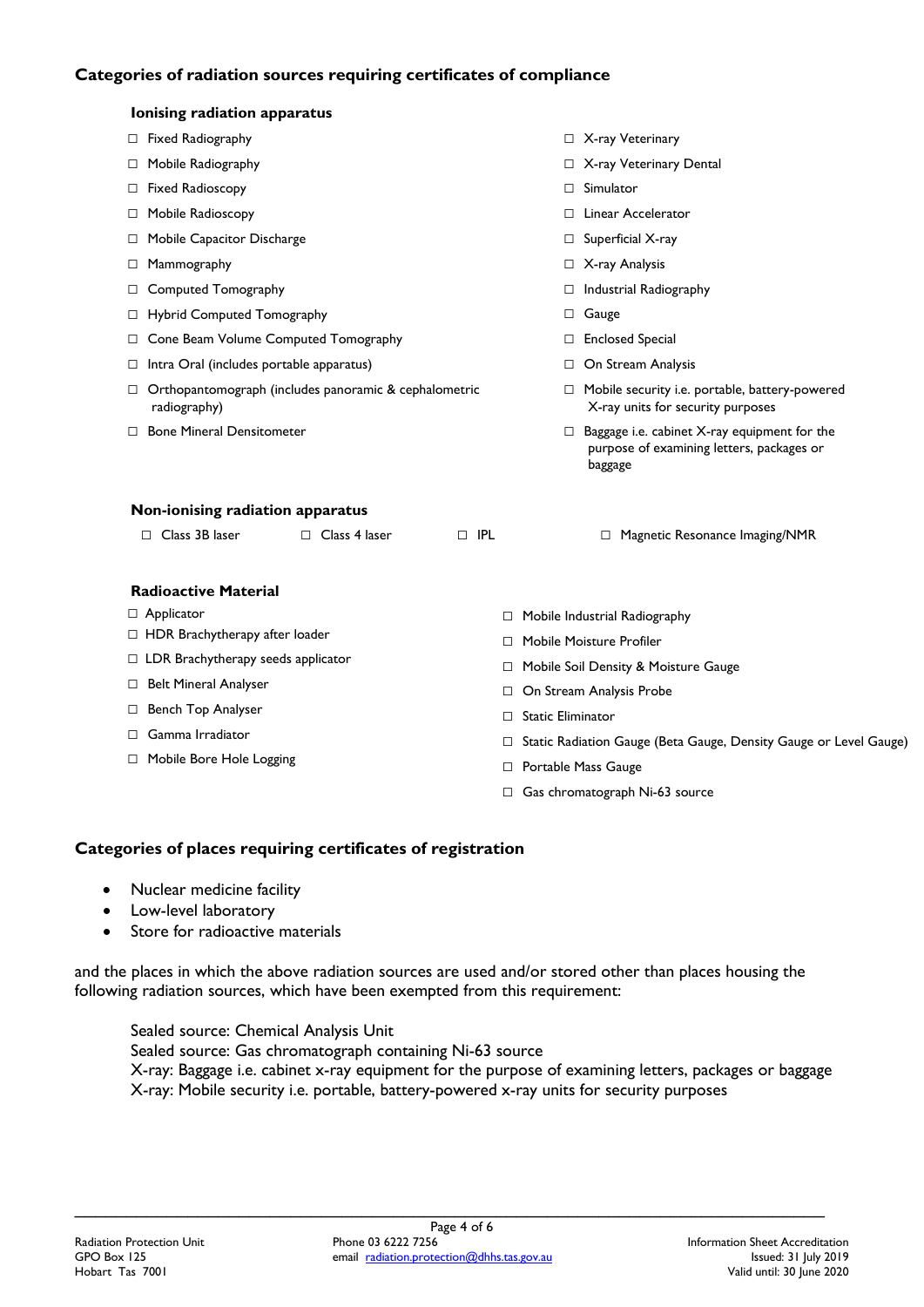## **Duration of certificates of compliance**

For radiation sources, the following compliance-testing intervals apply:

#### *Ionising radiation apparatus*

#### 1. **Once a year**

(a) mammography unit

## 2. **Once every two years**

- (a) ionising radiation apparatus used for medical diagnosis, other than a mammography unit, bone densitometry unit or ionising radiation apparatus used for dentistry;
- (b) ionising radiation apparatus used for medical therapy;
- (c) ionising radiation apparatus used for industrial radiography
- (d) ionising radiation apparatus used for chiropractic radiography

#### 3. **Once every four years**

- (a) bone densitometry unit;
- (b) ionising radiation apparatus used for dentistry;
- (c) an ionising radiation apparatus used for a purpose other than medical diagnosis, medical therapy or industrial radiography

## *Non-ionising Apparatus*

#### 1. **Once every 4 years**

(a) any non-ionising radiation apparatus (Class 3B or 4 laser, Magnetic Resonance Imaging, Intense Pulsed Light source for cosmetic use).

## *Sealed Source Apparatus*

- 1. **Once a year**
	- (a) sealed sources

## *Radiation Places*

For places, the following applies:

A compliance-testing interval may be specified in the Certificate of Registration for the place. However, in general, a certificate of compliance will be required when the place is first established and then only if a change is to be made e.g. to the type of radiation source or if the x-ray workload is to increase or the place is to be renovated. Some places, where for example unsealed radioactive materials are to be used, may require more frequent assessment.

## **The process for assessment of your application**

Complete and return the appropriate form(s) for an application for accreditation to issue certificates of compliance for radiation sources or places, with all relevant information attached. Incomplete applications cannot be assessed and will be returned to you, or further information will be requested.

Do NOT send any payment with the application. You will be sent an invoice, which must be paid in order for your application to be processed.

A Radiation Protection officer will contact you to arrange a mutually suitable time for you to participate in an interview which will generally take place within 42 days of receipt of your completed application, including all relevant information.

The Director of Public Health will generally make a decision within 90 days from receipt of all relevant information and payment of the required fee. If your application is successful, a certificate of accreditation will